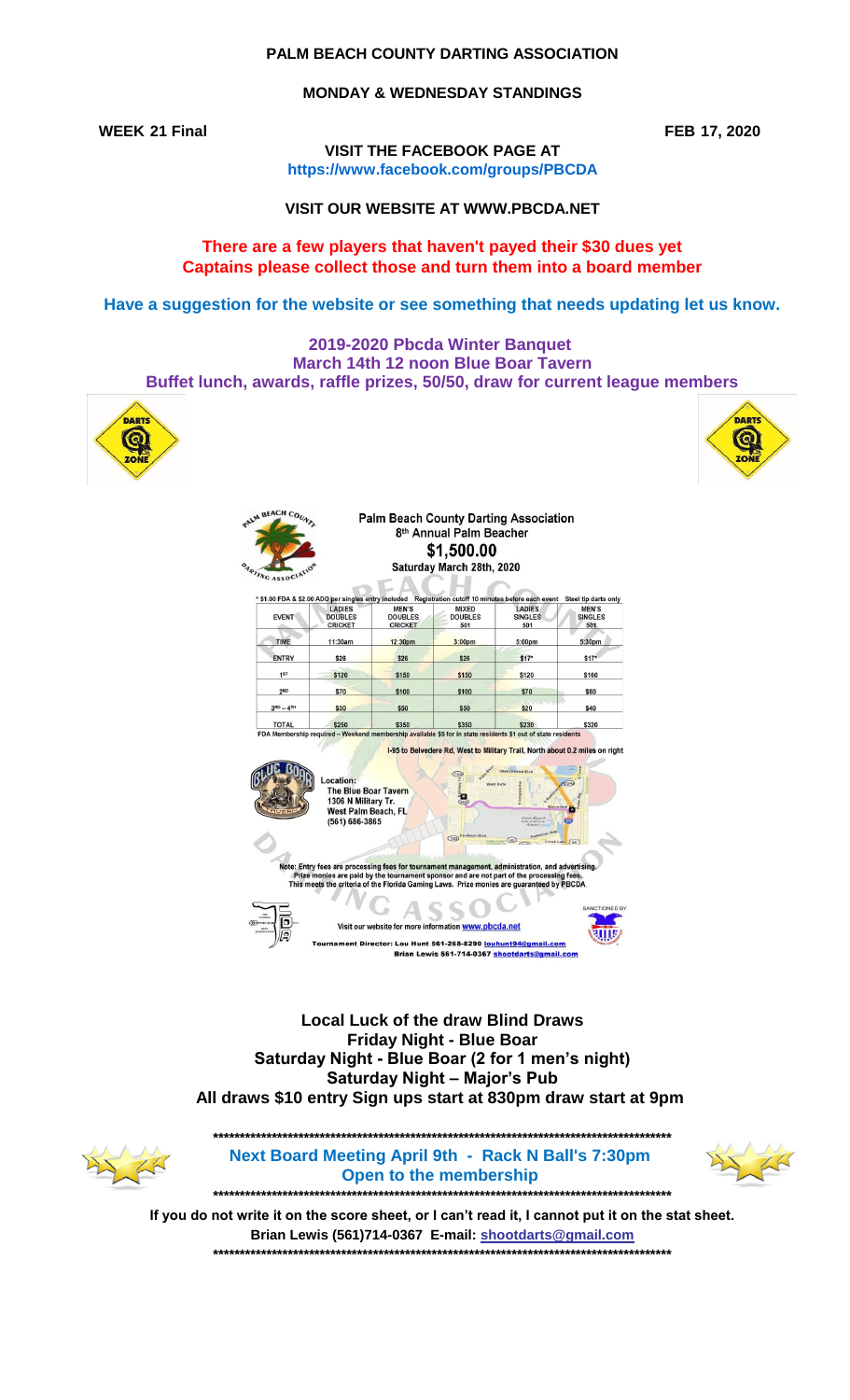# **PALM BEACH COUNTY DARTING ASSOCIATION**





| BEACH COUNTY DARTING ASSOCIATION |                   | <b>TEAM'S</b>                         | <b>Totals</b> |
|----------------------------------|-------------------|---------------------------------------|---------------|
| <b>MONDAY DIV1</b>               |                   | <b>RACKS N BALLS - LUCKY BASTARDS</b> | 438           |
| <b>STAT SHEET</b>                | alm BEACH Co.     | <b>SHEEHAN'S - BULLS DEEP</b>         | 319           |
|                                  |                   | IELK'S - DILLY DILLY                  | 276           |
| 21 Final                         |                   | <b>IBLUE BOAR - LOU</b>               | 234           |
| 17. 2020                         | $\mathcal{Q}_{a}$ | <b>IBLUE BOAR – DAVE</b>              | 200           |

|                           |                                               |                        |                                          |                      |                |                                 | Individual 401 game stats |                |              |
|---------------------------|-----------------------------------------------|------------------------|------------------------------------------|----------------------|----------------|---------------------------------|---------------------------|----------------|--------------|
| $\boldsymbol{\mathsf{S}}$ | <b>RACKS N'BALL'S - LUCKY BASTARDS</b>        | <b>All-Stars</b>       | 180                                      | R <sub>9</sub>       | 6 <sub>B</sub> | $%-Wins$                        | <b>Wins</b>               | Loses          | <b>Games</b> |
| B                         | <b>KEITH SWITZER</b>                          | 413                    | $\overline{3}$                           | $\blacktriangleleft$ |                | 76%                             | 39                        | 12             | 51           |
| \$                        | <b>JOHN BREWER</b>                            | 103                    |                                          |                      |                | 71%                             | 32                        | 13             | 45           |
| \$                        | <b>BOB BIRCH</b>                              | 78                     |                                          |                      |                | 33%                             | $5\phantom{.0}$           | 10             | 15           |
| \$                        | <b>ROBERT KRAFT</b>                           | 159                    |                                          |                      |                | 81%                             | 29                        | $\overline{7}$ | 36           |
| B                         | <b>JOHN LAFRENIERE</b>                        | 11                     |                                          | 1                    |                | 33%                             | $\mathbf 2$               | 4              | 6            |
| \$                        | <b>JUSTIN JONES</b>                           | 332                    | 1                                        | 1                    |                | 73%                             | 33                        | 12             | 45           |
|                           | <b>TEAM TOTALS</b>                            | 1096                   | 4                                        | $\overline{3}$       | $\bf{0}$       | 71%                             | 140                       | 58             | 198          |
| $\frac{1}{2}$             | <b>BLUE BOAR - LOU</b>                        | <b>All-Stars</b>       | 180                                      | R <sub>9</sub>       | 6 <sub>B</sub> | %-Wins                          | <b>Wins</b>               | Loses          | <b>Games</b> |
| B                         | <b>LOU HUNT</b>                               | 190                    |                                          | 1                    |                | 56%                             | 27                        | 21             | 48           |
| \$                        | <b>CHRIS RICCARDI</b>                         | 50                     |                                          |                      |                | 40%                             | 6                         | 9              | 15           |
| \$                        | <b>CHRIS SMITH</b>                            | 117                    |                                          |                      |                | 46%                             | 18                        | 21             | 39           |
|                           | <b>DANNY GIBSON</b>                           | 49                     |                                          |                      |                | 13%                             | $\mathbf{3}$              | 21             | 24           |
|                           | <b>PAM BOWDEN</b>                             | 40                     |                                          |                      |                | 19%                             | $\overline{7}$            | 29             | 36           |
| B                         | <b>DAVID PHILLIPS</b>                         | 174                    |                                          | $\overline{2}$       |                | 67%                             | 14                        | $\overline{7}$ | 21           |
|                           | <b>TEAM TOTALS</b>                            | 620                    | $\mathbf{0}$                             | $\overline{3}$       | $\bf{0}$       | 41%                             | 75                        | 108            | 183          |
| \$                        | <b>ELK'S - DILLY DILLY</b>                    | <b>All-Stars</b>       | 180                                      | R <sub>9</sub>       | 6 <sub>B</sub> | %-Wins                          | <b>Wins</b>               | Loses          | Games        |
| \$                        | <b>BILL THOMAS</b>                            | 119                    |                                          |                      |                | 39%                             | 20                        | 31             | 51           |
| \$                        | <b>CHRIS THOMAS</b>                           | 48                     |                                          |                      |                | 57%                             | 12                        | 9              | 21           |
| \$                        | <b>VICTOR CASTILLO</b>                        | 115                    |                                          |                      |                | 38%                             | 16                        | 26             | 42           |
| \$                        | <b>NICK FERNANDEZ</b>                         | 112                    |                                          |                      |                | 67%                             | 20                        | 10             | 30           |
| \$                        | <b>CHAD MILLER</b>                            | 53                     |                                          |                      |                | 43%                             | 9                         | 12             | 21           |
| \$                        | <b>TERRI-LYNN THOMAS</b>                      | $\overline{2}$         |                                          |                      |                | 17%                             | 1                         | 5              | 6            |
| \$                        | <b>TIM LONG</b>                               | 148                    |                                          |                      |                | 50%                             | 15                        | 15             | 30           |
|                           | <b>TEAM TOTALS</b>                            | 597                    | $\mathbf{0}$                             | $\mathbf{0}$         | $\mathbf{0}$   | 46%                             | 93                        | 108            | 201          |
| $\overline{\$}$           | <b>BLUE BOAR - DAVE</b>                       | <b>All-Stars</b>       | 180                                      | R <sub>9</sub>       | 6 <sub>B</sub> | %-Wins                          | <b>Wins</b>               | Loses          | <b>Games</b> |
| \$                        | <b>DAVE PAUGH</b>                             | 55                     |                                          |                      |                | 33%                             | 11                        | 22             | 33           |
| \$                        | <b>TONY VALENTI</b>                           | 116                    |                                          |                      |                | 40%                             | 18                        | 27             | 45           |
| \$15                      | <b>VINCENT ARMAS</b>                          | 49                     |                                          |                      |                | 26%                             | 10                        | 29             | 39           |
| $\mathfrak{S}$            | <b>BRAD SHEETS</b>                            | 139                    |                                          |                      |                | 38%                             | 17                        | 28             | 45           |
| \$                        | <b>DAVE DIEDRICH</b>                          | 58                     | $\overline{1}$                           |                      |                | 47%                             | $\overline{7}$            | 8              | 15           |
|                           |                                               |                        |                                          |                      |                |                                 |                           |                |              |
|                           | <b>TEAM TOTALS</b>                            | 417                    | 1                                        | $\bf{0}$             | $\bf{0}$       | 36%                             | 63                        | 114            | 177          |
| \$                        | <b>SHEEHAN'S - BULLS DEEP</b>                 | <b>All-Stars</b>       | 180                                      | R <sub>9</sub>       | 6 <sub>B</sub> | %-Wins                          | <b>Wins</b>               | <b>Loses</b>   | <b>Games</b> |
| \$                        | <b>MIKE NEUMANN</b>                           | 397                    | 1                                        | 1                    |                | 81%                             | 34                        | 8              | 42           |
| \$                        | <b>NICK EFTHYVOULOU</b>                       | 113                    | 1                                        |                      |                | 51%                             | 20                        | 19             | 39           |
| \$                        | <b>GARY HOOPER</b>                            | 124                    |                                          | 1                    |                | 46%                             | 18                        | 21             | 39           |
| \$                        | <b>RYAN SHEEHAN</b>                           | 149                    | $\overline{1}$                           | 1                    |                | 41%                             | 11                        | 16             | 27           |
| \$                        | <b>SERF SALGADO</b>                           | 78                     |                                          |                      |                | 52%                             | 11                        | 10             | 21           |
| \$                        | <b>KAYLEE KING</b>                            | 19                     |                                          |                      |                | 33%                             | $\mathbf{2}$              | 4              | 6            |
|                           | <b>TEAM TOTALS</b>                            | 880                    | $\mathbf{3}$                             | 3 <sup>1</sup>       | $\bf{0}$       | 55%                             | 96                        | 78             | 174          |
|                           | <b>MEN'S TOP ALL-STARS</b>                    |                        |                                          |                      |                | <b>WOMEN'S TOP ALL-STARS</b>    |                           |                |              |
|                           | <b>KEITH SWITZER</b>                          | 413                    |                                          | <b>PAM BOWDEN</b>    |                |                                 |                           |                | 40           |
|                           | <b>MIKE NEUMANN</b>                           | 397                    |                                          | <b>KAYLEE KING</b>   |                |                                 |                           |                | 19           |
|                           | <b>JUSTIN JONES</b>                           | 332                    |                                          |                      |                |                                 |                           |                |              |
|                           | <b>MEN'S HIGH IN</b>                          | <b>WOMEN'S HIGH IN</b> |                                          |                      |                |                                 |                           |                |              |
|                           | <b>KEITH SWITZER</b>                          | 170                    | <b>PAM BOWDEN</b>                        |                      |                |                                 |                           | 143            |              |
|                           | <b>MEN'S HIGH OUT</b>                         |                        | <b>WOMEN'S HIGH OUT</b>                  |                      |                |                                 |                           |                |              |
|                           | <b>KEITH SWITZER</b>                          | 116                    |                                          | <b>KAYLEE KING</b>   |                |                                 |                           |                | 73           |
|                           | <b>HONORABLE MENTION</b>                      |                        |                                          |                      |                | <b>401 BEST OUT'S</b>           |                           |                |              |
|                           | TIM L / NICK E / ROB K / LOU 120 IN           |                        |                                          |                      |                | KEITH SWITZER 10 & 11 DART GAME |                           |                |              |
|                           | JUSTIN JONES / MIKE N 130 IN / KEITH S 160 IN |                        | MIKE NEUMANN / JUSTIN JONES 13 DART GAME |                      |                |                                 |                           |                |              |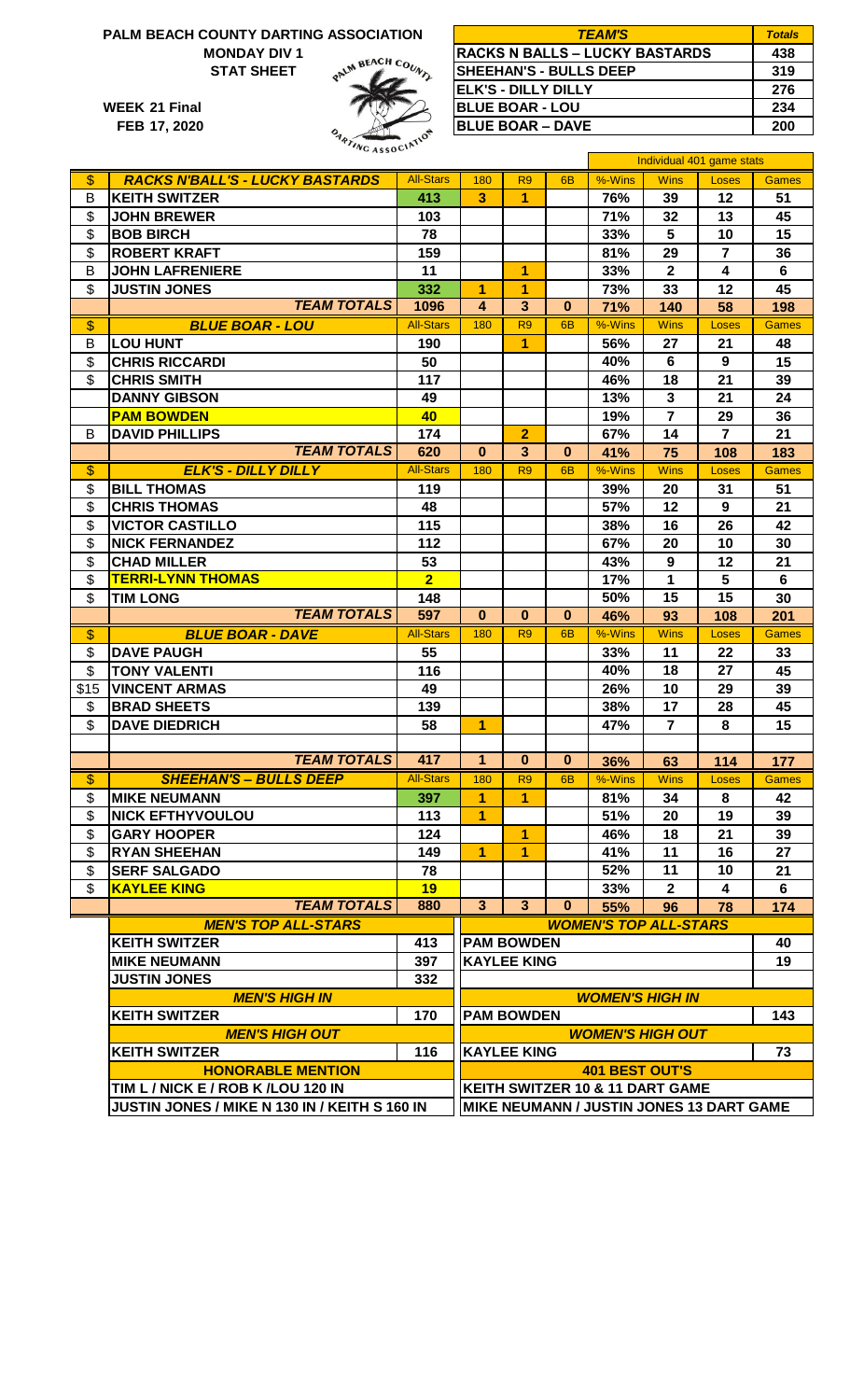## **MONDAY DIV 2 PALM BEACH COUNTY DARTING ASSOCIATION**

**WEEK STAT SHEET**

**FEB 17, 2020**



| <b>BEACH COUNTY DARTING ASSOCIATION</b> | <b>TEAM'S</b>                        | Totals |
|-----------------------------------------|--------------------------------------|--------|
| <b>MONDAY DIV 2</b>                     | <b>JOHNNY Q'S - DARTY DEEDS</b>      | 299    |
| <b>STAT SHEET</b>                       | <b>IBB'S - PAUL</b>                  | 291    |
| 21 Final                                | <b>JONE FOR THE ROAD - CRAFT'ERS</b> | 224    |
| 17, 2020                                | <b>IELK'S - CRAIG</b>                | 177    |

|                                                    |                             |                |                      |                |                              | Individual 401 game stats |       |              |  |
|----------------------------------------------------|-----------------------------|----------------|----------------------|----------------|------------------------------|---------------------------|-------|--------------|--|
| \$<br><b>ONE FOR THE ROAD - CRAFT'ERS</b>          | <b>All-Stars</b>            | 180            | R <sub>9</sub>       | 6 <sub>B</sub> | $%-Wins$                     | <b>Wins</b>               | Loses | <b>Games</b> |  |
| \$<br><b>RON HILL</b>                              | 94                          |                |                      |                | 79%                          | 45                        | 12    | 57           |  |
| \$<br><b>JOE RECKERS</b>                           | 56                          |                |                      |                | 54%                          | 31                        | 26    | 57           |  |
| \$<br><b>RAY ALHO</b>                              | 37                          |                | $\overline{1}$       |                | 40%                          | 24                        | 36    | 60           |  |
| \$<br><b>MIKE MODROW</b>                           | 26                          |                |                      |                | 42%                          | 10                        | 14    | 24           |  |
|                                                    |                             |                |                      |                |                              |                           |       |              |  |
|                                                    |                             |                |                      |                |                              |                           |       |              |  |
| <b>TEAM TOTALS</b>                                 | 213                         | 0              | 1                    | $\bf{0}$       | 56%                          | 110                       | 88    | 198          |  |
| \$<br><b>ELK'S - CRAIG</b>                         | <b>All-Stars</b>            | 180            | R <sub>9</sub>       | 6 <sub>B</sub> | %-Wins                       | <b>Wins</b>               | Loses | <b>Games</b> |  |
| \$<br><b>CRAIG SARGENT</b>                         | 103                         |                |                      |                | 44%                          | 25                        | 32    | 57           |  |
| \$<br><b>JOHN LIGUORI</b>                          | 52                          |                |                      |                | 41%                          | 21                        | 30    | 51           |  |
| \$<br><b>MARCIA BURGAN</b>                         | $\overline{4}$              |                |                      |                | 24%                          | 12                        | 39    | 51           |  |
| \$<br><b>BRETT HAND</b>                            | 11                          |                |                      |                | 17%                          | 6                         | 30    | 36           |  |
| \$<br><b>GEORGE ZOCCHI</b>                         | 24                          |                |                      |                | 25%                          | 9                         | 27    | 36           |  |
|                                                    |                             |                |                      |                |                              |                           |       |              |  |
| <b>TEAM TOTALS</b>                                 | 194                         | $\bf{0}$       | $\bf{0}$             | $\mathbf{0}$   | 32%                          | $\overline{73}$           | 158   | 231          |  |
| \$<br><b>BB'S BAR &amp; GRILL - PAUL</b>           | <b>All-Stars</b>            | 180            | R <sub>9</sub>       | 6 <sub>B</sub> | %-Wins                       | <b>Wins</b>               | Loses | <b>Games</b> |  |
| \$<br><b>PAUL DORLING</b>                          | 68                          |                |                      |                | 65%                          | 35                        | 19    | 54           |  |
| \$<br><b>DAN MILLER</b>                            | 29                          |                |                      |                | 48%                          | 10                        | 11    | 21           |  |
| \$<br><b>WILLIAM FEDORENKO</b>                     | 56                          |                |                      |                | 50%                          | 24                        | 24    | 48           |  |
| \$<br><b>BRYANT HUMPHREY</b>                       | 72                          |                |                      |                | 71%                          | 36                        | 15    | 51           |  |
| \$<br><b>DALE SIMONS</b>                           | 8                           |                |                      |                | 47%                          | 21                        | 24    | 45           |  |
| \$<br><b>RICK CONRAD</b>                           | 10                          |                |                      |                | 44%                          | 4                         | 5     | 9            |  |
| \$<br><b>TOM CONRAD</b>                            | 32                          | 1              |                      |                | 44%                          | 8                         | 10    | 18           |  |
| <b>TEAM TOTALS</b>                                 | 275                         | 1              | $\mathbf{0}$         | $\bf{0}$       | 56%                          | 138                       | 108   | 246          |  |
| \$<br><b>JOHNNY Q'S - DARTY DEEDS</b>              | <b>All-Stars</b>            | 180            | R <sub>9</sub>       | 6 <sub>B</sub> | %-Wins                       | <b>Wins</b>               | Loses | <b>Games</b> |  |
| \$<br><b>BRUCE HAASE III</b>                       | 42                          | $\overline{1}$ |                      |                | 52%                          | 14                        | 13    | 27           |  |
| \$<br><b>BRUCE HAASE JR II</b>                     | 40                          |                |                      |                | 64%                          | 23                        | 13    | 36           |  |
| \$<br><b>JOE LOPEZ</b>                             | 52                          |                |                      |                | 60%                          | 25                        | 17    | 42           |  |
| \$<br><b>AMY LOPEZ</b>                             | 41                          |                |                      |                | 48%                          | 20                        | 22    | 42           |  |
| \$<br><b>MIKE CRISAFULLE</b>                       | 26                          |                |                      |                | 53%                          | 19                        | 17    | 36           |  |
| \$<br><b>RAYMOND HEREDIA</b>                       | 96                          |                |                      |                | 67%                          | 42                        | 21    | 63           |  |
| <b>TEAM TOTALS</b>                                 | 297                         | 1              | 0                    | $\mathbf{0}$   | 58%                          | 143                       | 103   | 246          |  |
| <b>MEN'S TOP ALL-STARS</b>                         |                             |                |                      |                | <b>WOMEN'S TOP ALL-STARS</b> |                           |       |              |  |
| <b>CRAIG SARGENT</b>                               | 103                         |                | <b>AMY LOPEZ</b>     |                |                              |                           |       | 41           |  |
| <b>RAYMOND HEREDIA</b>                             | 96                          |                | <b>MARCIA BURGAN</b> |                |                              | 22 55                     |       | 4            |  |
| <b>RON HILL</b>                                    | 94                          |                |                      |                |                              |                           |       |              |  |
| <b>MEN'S HIGH IN</b>                               | <b>WOMEN'S HIGH IN</b>      |                |                      |                |                              |                           |       |              |  |
| <b>RAYMOND HEREDIA</b>                             | <b>MARCIA BURGAN</b><br>134 |                |                      |                |                              |                           | 77    |              |  |
| <b>MEN'S HIGH OUT</b><br><b>WOMEN'S HIGH OUT</b>   |                             |                |                      |                |                              |                           |       |              |  |
| <b>CRAIG SARGENT</b><br>95<br><b>MARCIA BURGAN</b> |                             |                |                      |                |                              |                           |       | 36           |  |
|                                                    | <b>HONORABLE MENTION</b>    |                |                      |                |                              |                           |       |              |  |
|                                                    |                             |                |                      |                |                              |                           |       |              |  |
|                                                    |                             |                |                      |                |                              |                           |       |              |  |
|                                                    |                             |                |                      |                |                              |                           |       |              |  |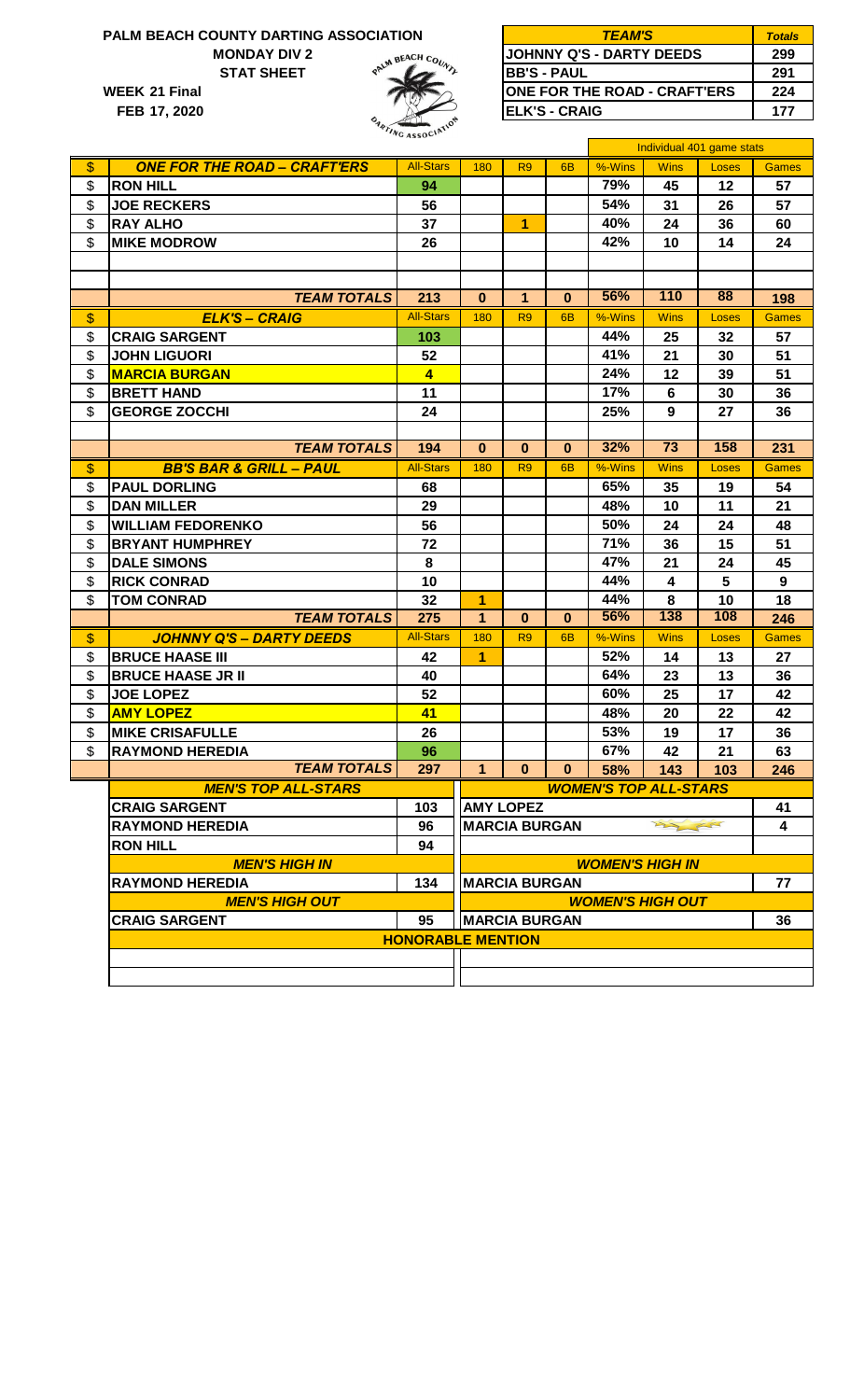#### **PALM BEACH COUNTY DARTING ASSOCIATION WEDNESDAY DIV A** PALM BEACH COUNTY **STAT SHEET WEEK 21 Final 207 CROVERS - STARVING DARTIST 207 FEB 19, 2020**

| <i>TEAM'S</i>                     | <b>Totals</b> |
|-----------------------------------|---------------|
| <b>MAJOR'S - KWITDARTBITCHIN</b>  | 263           |
| <b>IBB'S - DRUGS &amp; GUNS</b>   | 211           |
| <b>GROVERS - STARVING DARTIST</b> | 207           |
| <b>BLUE BOAR - BUTTHEADS</b>      | 163           |
| <b>BLUE BOAR - ZEUSTER'S</b>      | 140           |

|                          |                                               | $\sim$ ASSO $\sim$      |                                       |                      |                |                              | Individual 401 game stats |                         |                           |
|--------------------------|-----------------------------------------------|-------------------------|---------------------------------------|----------------------|----------------|------------------------------|---------------------------|-------------------------|---------------------------|
| $\overline{\mathbb{S}}$  | <b>BLUE BOAR - ZEUSTERS</b>                   | <b>All-Stars</b>        | 180                                   | R <sub>9</sub>       | 6 <sub>B</sub> | $%-Wins$                     | <b>Wins</b>               | Loses                   | <b>Games</b>              |
| \$                       | <b>LOU HUNT</b>                               | 76                      |                                       |                      |                | 64%                          | 29                        | 16                      | 45                        |
| \$                       | <b>ANDREA EFTHYVOULOU</b>                     | 19                      |                                       |                      |                | 33%                          | 11                        | $\overline{22}$         | 33                        |
| \$                       | <b>CHRIS SMITH</b>                            | 36                      |                                       |                      |                | 38%                          | $\overline{9}$            | $\overline{15}$         | $\overline{24}$           |
| $\overline{B}$           | <b>NICK GOLD</b>                              | 23                      |                                       |                      |                | 35%                          | $\overline{17}$           | $\overline{31}$         | 48                        |
| BO                       | <b>TRESSA JEZOWSKI</b>                        | $\overline{\mathbf{5}}$ |                                       |                      |                | 7%                           | $\mathbf{2}$              | $\overline{25}$         | $\overline{27}$           |
| $\overline{\mathcal{G}}$ | <b>PAM BOWDEN</b>                             | $\overline{\mathbf{4}}$ |                                       |                      |                | 0%                           | $\bf{0}$                  | 9                       | $\overline{9}$            |
|                          |                                               |                         |                                       |                      |                |                              |                           |                         |                           |
|                          | <b>TEAM TOTALS</b>                            | 163                     | $\bf{0}$                              | $\mathbf{0}$         | $\bf{0}$       | 37%                          | 68                        | 118                     | 186                       |
| $\overline{\mathbb{S}}$  | <b>MAJOR'S - KWITDARTBITCHIN</b>              | <b>All-Stars</b>        | 180                                   | R <sub>9</sub>       | 6 <sub>B</sub> | %-Wins                       | <b>Wins</b>               | Loses                   | Games                     |
| \$                       | <b>BECKY McILROY</b>                          | 14                      |                                       |                      |                | 71%                          | 15                        | 6                       | $\overline{21}$           |
| B                        | <b>RICH CLARK</b>                             | 65                      |                                       |                      |                | 58%                          | 28                        | 20                      | 48                        |
| S                        | <b>JANICE PHIPPS</b>                          | 49                      | 1                                     |                      |                | 73%                          | 24                        | $\overline{9}$          | 33                        |
| \$                       | <b>JOE DZURICK</b>                            | 88                      |                                       |                      |                | 63%                          | 32                        | $\overline{19}$         | 51                        |
| \$                       | <b>DAN MILLER</b>                             | 130                     |                                       |                      |                | 69%                          | 35                        | 16                      | 51                        |
|                          |                                               |                         |                                       |                      |                |                              |                           |                         |                           |
|                          |                                               |                         |                                       |                      |                |                              |                           |                         |                           |
|                          | <b>TEAM TOTALS</b>                            | 346                     | $\mathbf 1$                           | $\bf{0}$             | $\bf{0}$       | 66%                          | 134                       | 70                      | 204                       |
| $\overline{\mathbb{S}}$  | <b>GROVERS - STARVING DARTIST</b>             | <b>All-Stars</b>        | 180                                   | R <sub>9</sub>       | 6 <sub>B</sub> | %-Wins                       | <b>Wins</b>               | Loses                   | <b>Games</b>              |
| \$                       | <b>ROB IANNI</b>                              | 133                     |                                       |                      |                | 88%                          | 42                        | $\overline{6}$          | 48                        |
| \$                       | <b>PETE CRISPI</b>                            | $\overline{17}$         |                                       |                      |                | 7%                           | $\overline{2}$            | 25                      | $\overline{27}$           |
| \$                       | <b>AGUIE GOMEZ</b>                            | 51                      |                                       |                      |                | 33%                          | $\overline{14}$           | $\overline{28}$         | $\overline{42}$           |
| \$                       | <b>JAMIE ROSSI</b>                            | 62                      | 1                                     |                      |                | 58%                          | 19                        | $\overline{14}$         | 33                        |
| \$                       | <b>AMY LOPEZ</b>                              | 36                      |                                       |                      |                | 56%                          | $\overline{27}$           | $\overline{21}$         | 48                        |
|                          |                                               |                         |                                       |                      |                |                              |                           |                         |                           |
|                          |                                               |                         |                                       |                      |                |                              |                           |                         |                           |
|                          | <b>TEAM TOTALS</b>                            | 299                     | $\blacktriangleleft$                  | $\bf{0}$             | $\bf{0}$       | 53%                          | 104                       | 94                      | 198                       |
| $\overline{\$}$          | <b>BB'S BAR &amp; GRILL- DRUGS &amp; GUNS</b> | <b>All-Stars</b>        | 180                                   | R <sub>9</sub>       | 6 <sub>B</sub> | %-Wins                       | <b>Wins</b>               | <b>Loses</b>            | Games                     |
| <b>B\$</b>               | <b>JACLYN PAVONE</b>                          | $\overline{21}$         |                                       |                      |                | 63%                          | $\overline{17}$           | 10                      | $\overline{27}$           |
| \$                       | <b>BOB BIRCH</b>                              | 60                      |                                       |                      |                | 62%                          | $\overline{24}$           | $\overline{15}$         | 39                        |
| \$15                     | <b>JOHN LAFRENIERE</b>                        | 54                      |                                       |                      |                | 58%                          | $\overline{26}$           | $\overline{19}$         | 45                        |
| \$                       | <b>JOHN STEARMAN</b>                          | 48                      |                                       |                      |                | 39%                          | $\overline{14}$           | $\overline{22}$         | 36                        |
| \$                       | <b>ROB RICCIARDI</b>                          | 48                      | $\overline{\mathbf{1}}$               |                      |                | 67%                          | 16                        | $\overline{\mathbf{8}}$ | 24                        |
| \$15                     | <b>MARY ADAM DEVILLIERS</b>                   | $\overline{\mathbf{4}}$ |                                       |                      |                | 13%                          | $\overline{\mathbf{3}}$   | $\overline{21}$         | 24                        |
| \$                       | <b>STEVEN NARVAEZ</b>                         | 1                       |                                       |                      |                |                              | $\overline{\mathbf{0}}$   | $\mathbf 0$             | $\bf{0}$                  |
|                          | <b>TEAM TOTALS</b>                            | 236                     | $\mathbf 1$                           | $\bf{0}$             | 0              | 51%                          | 100                       | $\overline{95}$         | 195                       |
| $\overline{\$}$          | <b>BLUE BOAR - BUTTHEADS</b>                  | <b>All-Stars</b>        | 180                                   | R <sub>9</sub>       | 6 <sub>B</sub> | %-Wins                       | <b>Wins</b>               | Loses                   | <b>Games</b>              |
| ь                        | <b>AIMEE COOK</b>                             | 50                      |                                       |                      |                | 55%                          | 28                        | 23                      | 51                        |
| \$                       | <b>BILL GREEN</b>                             | 34                      |                                       |                      |                | 36%                          | 16                        | $\overline{29}$         | 45                        |
| $\overline{\$}$          | <b>JOHN BREWER</b>                            | $\overline{81}$         |                                       |                      |                | 39%                          | 20                        | $\overline{31}$         | 51                        |
| $\overline{\$}$          | <b>CHERYL EDWARDS</b>                         | $\overline{1}$          |                                       |                      |                | 33%                          | $\mathbf 1$               | $\overline{\mathbf{2}}$ | $\overline{\mathbf{3}}$   |
| \$25                     | <b>CHRIS RICCARDI</b>                         | $\overline{1}$          |                                       |                      |                | 67%                          | $\overline{2}$            | $\overline{1}$          | $\overline{\overline{3}}$ |
| \$                       | <b>BOB TIBBETS</b>                            | 56                      |                                       |                      |                | 48%                          | 23                        | $\overline{25}$         | 48                        |
|                          |                                               |                         |                                       |                      |                |                              |                           |                         |                           |
|                          | <b>TEAM TOTALS</b>                            | 223                     | $\mathbf{0}$                          | $\mathbf{0}$         | $\mathbf{0}$   | 45%                          | 90                        | 111                     | 201                       |
|                          | <b>MEN'S TOP ALL-STARS</b>                    |                         |                                       |                      |                | <b>WOMEN'S TOP ALL-STARS</b> |                           |                         |                           |
|                          | <b>ROB IANNI</b>                              | 133                     |                                       | <b>AIMEE COOK</b>    |                |                              |                           |                         | 50                        |
|                          | <b>DAN MILLER</b>                             | 130                     |                                       | <b>JANICE PHIPPS</b> |                |                              |                           |                         | 49                        |
|                          | <b>JOE DZURICK</b><br><b>AMY LOPEZ</b><br>88  |                         |                                       |                      |                |                              | 36                        |                         |                           |
|                          | <b>MEN'S HIGH IN</b>                          | <b>WOMEN'S HIGH IN</b>  |                                       |                      |                |                              |                           |                         |                           |
|                          | <b>JOHN LAFRENIERE</b>                        | 160                     |                                       | <b>AIMEE COOK</b>    |                |                              |                           |                         | 64                        |
|                          | <b>MEN'S HIGH OUT</b>                         | <b>WOMEN'S HIGH OUT</b> |                                       |                      |                |                              |                           |                         |                           |
|                          | <b>ROB RICCIARDI</b>                          | 118                     | 110<br><b>JACLYN PAVONE</b><br>my for |                      |                |                              |                           |                         |                           |
|                          | <b>HONORABLE MENTION</b>                      |                         |                                       |                      |                | <b>401 BEST OUT'S</b>        |                           |                         |                           |
|                          | <b>LOU HUNT / JOHN LAFRENIERE 120 IN</b>      |                         |                                       |                      |                |                              |                           |                         |                           |
|                          |                                               |                         |                                       |                      |                |                              |                           |                         |                           |